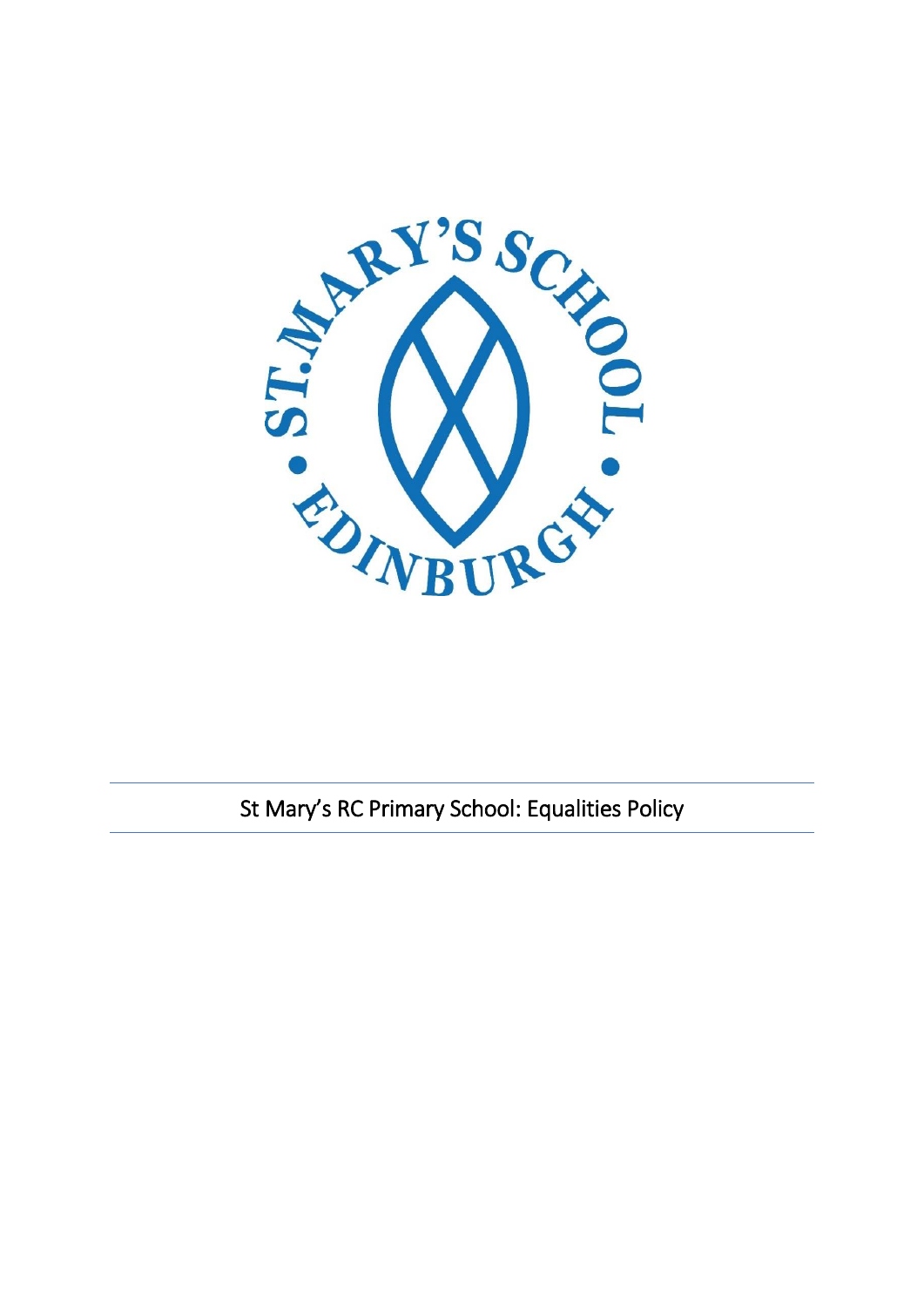### **1 INTRODUCTION AND PURPOSE**

St Mary's RC Primary recognises its duties under the Equality Act 2010 to eliminate discrimination, advance equality of opportunity and foster good relations in relation to the nine characteristics protected in law:

1.Age

2.Sex

3. Race

4. Marriage & Civil Partnerships

5.Pregnancy and Maternity

6.Gender reassignment

7.Disability

8. Sexual Orientation

9. Religion or belief

In addition, we acknowledge economic disadvantage, recognising that this has one of the most significant impacts for achieving equality for all our children and young people.

As a Catholic school, the values of the Gospel permeate all aspects of school life. The children / young people grow to recognise that every person is unique, made in God's image and likeness. God's message of love, tolerance and respect for the individual is reinforced within our teaching and is central to collective acts of worship.

The emotional health and wellbeing of children, young people and staff is essential for our children to have the best start to life and to have successful life chances. We are committed to developing positive relationships between all in the school community, children, young people, staff and parents. Our core practices are the 4 Rs: Relationships, Rights Respecting, Resilience, Restorative.

We are a Rights Respecting School. This procedure covers the following articles of the UNCRC:

- Article 2 You have the right to protection against discrimination.
- Article 19 You have the right to be protected from being hurt or badly treated.
- Article 29 You have the right to an education which develops your personality and your respect for other's rights and the environment.

This procedure has been written with reference to the Scottish Catholic Education Service Equality Policy for schools and in consultation with representatives of the Archdiocese of St. Andrew's and Edinburgh and our Pupil and Parent Equality groups.

# **\*Please also read our school's Anti-Bullying Policy\***

#### **2 PROMOTION OF EQUALITY**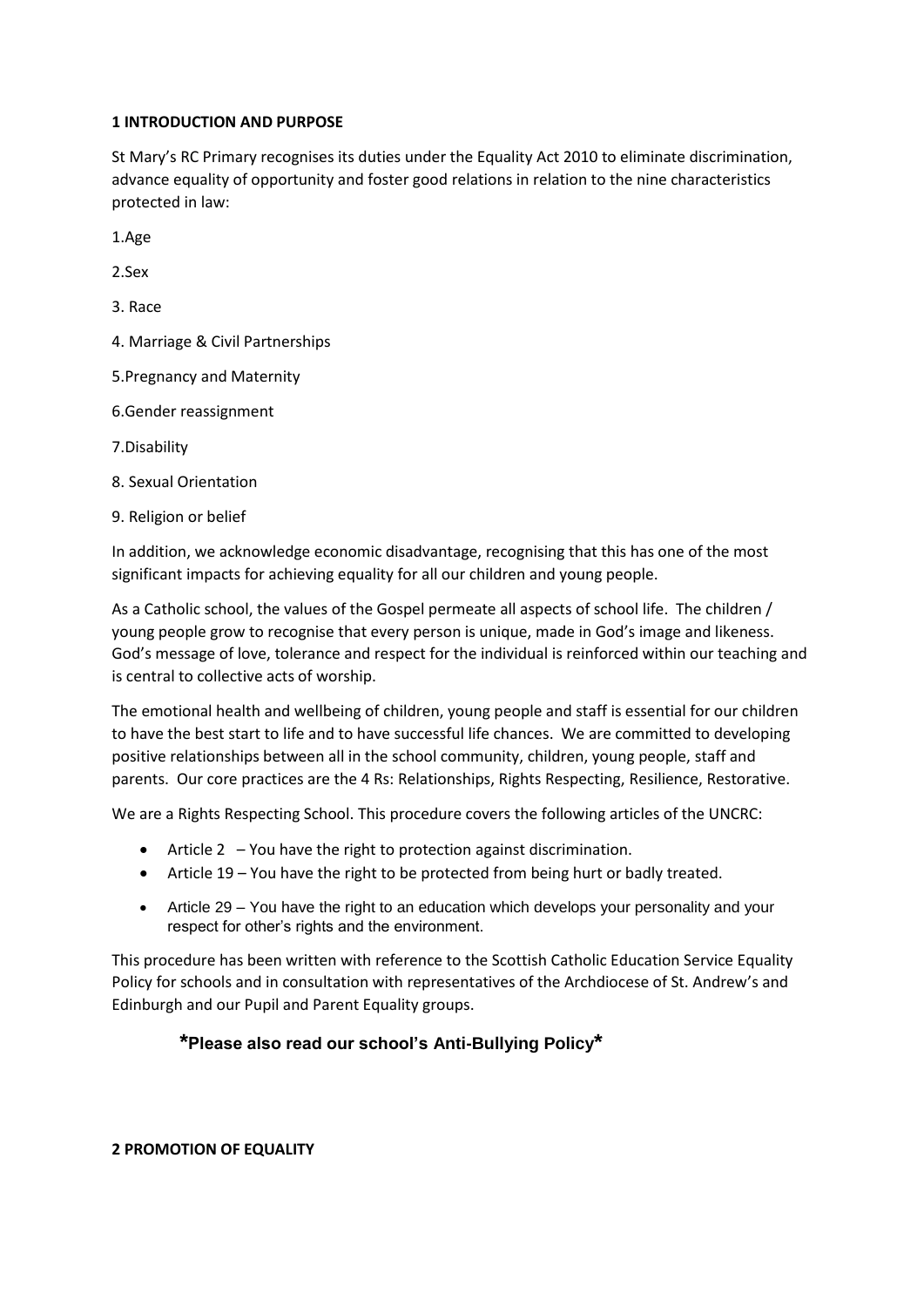All teaching and learning within a Catholic school is rooted in the teaching of the Church. As part of our work to promote equality, we aim to ensure that children are offered opportunities to develop their understanding of faith in practice and to:

- understand and respect diversity in all its forms;
- learn about equality and inclusion in a variety of curriculum areas (e.g. HWB, Science, RE, and Literacy);
- develop an understanding of global citizenship;
- understand the power of language particularly relating to verbal abuse due to race, disability, religion, sexual orientation, gender or social standing;
- develop an understanding of their rights, the rights of others, and their responsibilities to each other;
- develop an understanding and appreciation of other religious beliefs and cultures;
- develop emotionally and intellectually with the personal qualities and attributes required to make a successful life in a diverse society.

## **3 Racial equality**

St Mary's RC Primary School is committed to an inclusive ethos based on respect for, and celebration of, ethnic diversity. The school strives to prepare all pupils for living in a multi-cultural and multi-ethnic society. The school will strive to promote race equality in all dimensions of the school's life and community.

We will ensure that all members of the school community will have the opportunity to improve their own understanding of race equality and understand their personal responsibility to promote race equality.

# **3.1 In our school we:**

- Take positive action to eliminate racial discrimination and harassment;
- Promote equality of opportunity for all members of the school community;

• Promote good relations between people of different racial groups cultural and ethnic diversity will be valued in the curriculum, in the school workforce, the parental body and the student body;

- positively celebrate diversity;
- promote good relations between people of different racial and ethnic groups;

• seek to educate pupils in a manner which promotes community cohesion in a multi-cultural society.

**3.2** We do not tolerate any forms of racism or racist behaviour. Should a racist incident occur, we will deal with it in accordance with school procedures. We accept the definition of a racial incident as included in the recommendations of the enquiry into the death of Stephen Lawrence:

*Racist Incident – A racist incident is any incident that is perceived to be racist by the victim or any other person.*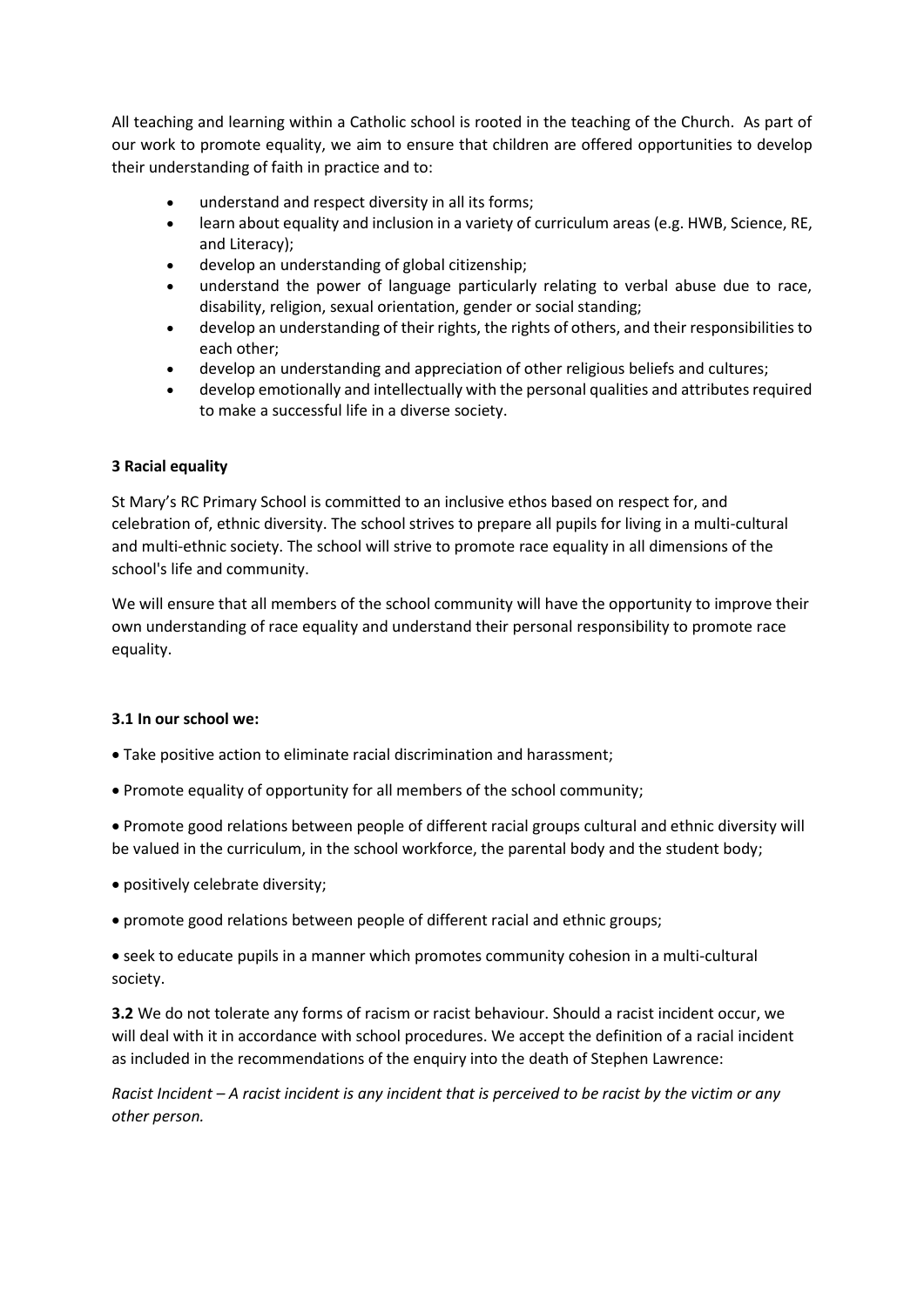**3.3** Our school and its environment must be welcoming to all minority groups. We promote an understanding of diverse cultures through the topics studied by the children, and we reflect this in the displays of work shown around the school.

**3.4** Our curriculum reflects the attitudes, values and respect that we have for minority ethnic groups.

## **4 Disability non-discrimination**

4.1 We are committed to meeting the needs of disabled children and their families. All reasonable steps are taken to ensure that these children and families are not disadvantaged compared with non-disabled children and their families.

4.2 The school is committed to providing an environment that allows disabled children and adults full access to the school premises and to all areas of learning.

4.3 Teachers modify teaching and learning as appropriate for children with disabilities.

## 5 **Gender equality**

5.1 We are committed to seeing girls and boys making the best possible progress at St Mary's.

5.2 We recognize that nationally, gender is one of the key factors affecting educational performance; but we know that social class, ethnic origin and local context can play a significant part in the relative achievement of boys and girls. We seek to ensure that policies designed to improve the attainment of one gender group does not do so at the expense of the other.

## **6 The role of the class teacher**

6.1 Class teachers do their best to ensure that all pupils are treated fairly and with respect. We do not knowingly discriminate against any child.

6.2 When selecting classroom material, teachers strive to provide resources which give positive images, and which challenge stereotypical images of minority groups, or of boys and girls. We must all be careful that the language we use does not reinforce stereotypes or prejudice.

6.3 We seek to implement this policy when planning the children's work and to draw attention to the significant contributions made currently and in past times by women and by people of different ethnic groups and with disabilities.

6.4 We also aim to show the true diversity of development in different parts of the world.

6.5 We do not tolerate any prejudice - based bullying. All teachers and support staff challenge any incidents of prejudice or racism. Any incidents which display prejudice are drawn to the immediate attention of the Headteacher.

#### **7 The role of the Headteacher**

7.1 It is the Headteacher's role to:

• ensure that the school's policy on Equalities is implemented effectively;

• ensure that all staff are aware of the school policy on Equalities and apply these guidelines fairly in all situations;